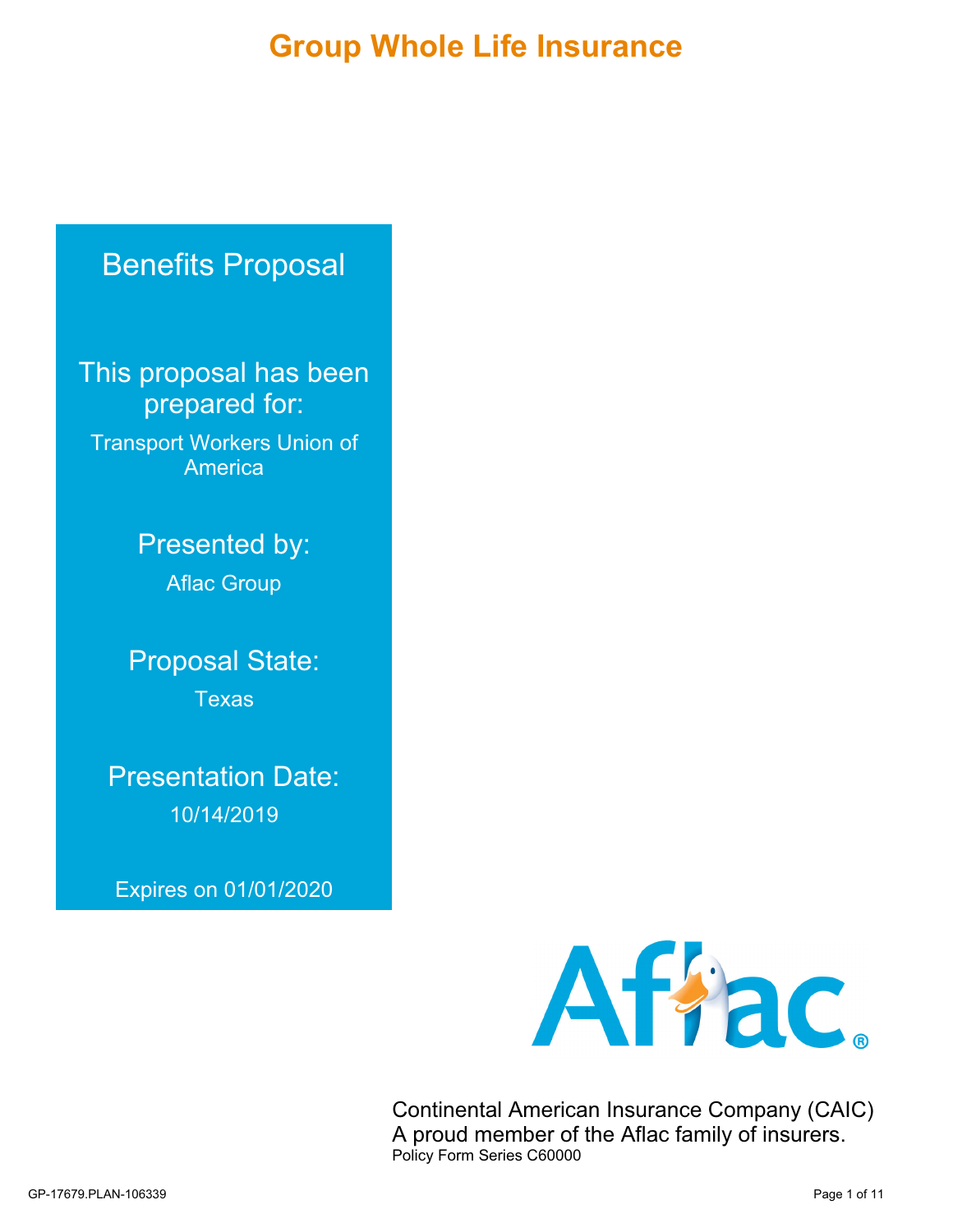# **Plan Description**

Help your employees be prepared for LIFE. Aflac's life insurance is a smart investment for your employees to protect their family's financial freedom. The Aflac Group Whole Life plan is permanent life insurance with living benefits to help provide your employees and their families with a financial cushion when dealing with the loss of a loved one.

# **Why Offer Whole Life Insurance?**

Most employees don't consider the demand that funeral expenses and uninsured medical costs may have on family income and discussing life insurance may be a difficult conversation to have with loved ones. Adding Aflac group Whole Life insurance to your employee's benefits package offers some assistance with those unexpected bills.

For more than 60 years, Aflac has been dedicated to helping provide individuals and families peace of mind and added financial protection when they've needed it most. The Aflac Group Whole Life product is just another innovative and affordable way to tailor your benefits package and help make sure your employees are well protected under our wing.

| <b>Features and Plan Provisions</b><br>(specific provisions descriptions may vary by state) |                                                                                                                                                      |  |  |  |  |
|---------------------------------------------------------------------------------------------|------------------------------------------------------------------------------------------------------------------------------------------------------|--|--|--|--|
| <b>Benefit Amounts</b>                                                                      | Up to \$300,000 for Employee<br>Up to \$100,000 for Spouse<br>Up to \$25,000 for Dependent Children                                                  |  |  |  |  |
| Coverage                                                                                    | Face Purchase                                                                                                                                        |  |  |  |  |
| <b>Guaranteed Issue Amounts</b>                                                             | <b>Employee:</b> Up to \$30,000<br><b>Spouse:</b> Up to \$15,000<br>Child:<br>\$10,000 Child Term Life Rider<br><b>Participation Requirement: 0%</b> |  |  |  |  |
| <b>Requirement for Group Billing</b>                                                        | 25 payors                                                                                                                                            |  |  |  |  |
| <b>Payment Method</b>                                                                       | <b>Bill Pay Facilitator-Direct Deposit</b>                                                                                                           |  |  |  |  |
| <b>Rate Guarantee</b>                                                                       | Rates are based on age at the time of application and do not individually increase<br>due to a change in age, health or individual claim             |  |  |  |  |
| <b>Portability/Continuation</b>                                                             | Standard                                                                                                                                             |  |  |  |  |
| <b>Eligibility</b>                                                                          | Employee must work at least 16 hours per week                                                                                                        |  |  |  |  |
| <b>Issue Ages</b>                                                                           | Employee: 18-70<br>18-70<br>Spouse:<br>Child:<br>15 days - 25 years                                                                                  |  |  |  |  |
| <b>Certificate Effective Date</b>                                                           | Coverage is effective on date of the application                                                                                                     |  |  |  |  |
| <b>Interest Rate</b>                                                                        | 4.5%                                                                                                                                                 |  |  |  |  |
| <b>Endows</b>                                                                               | At age 120                                                                                                                                           |  |  |  |  |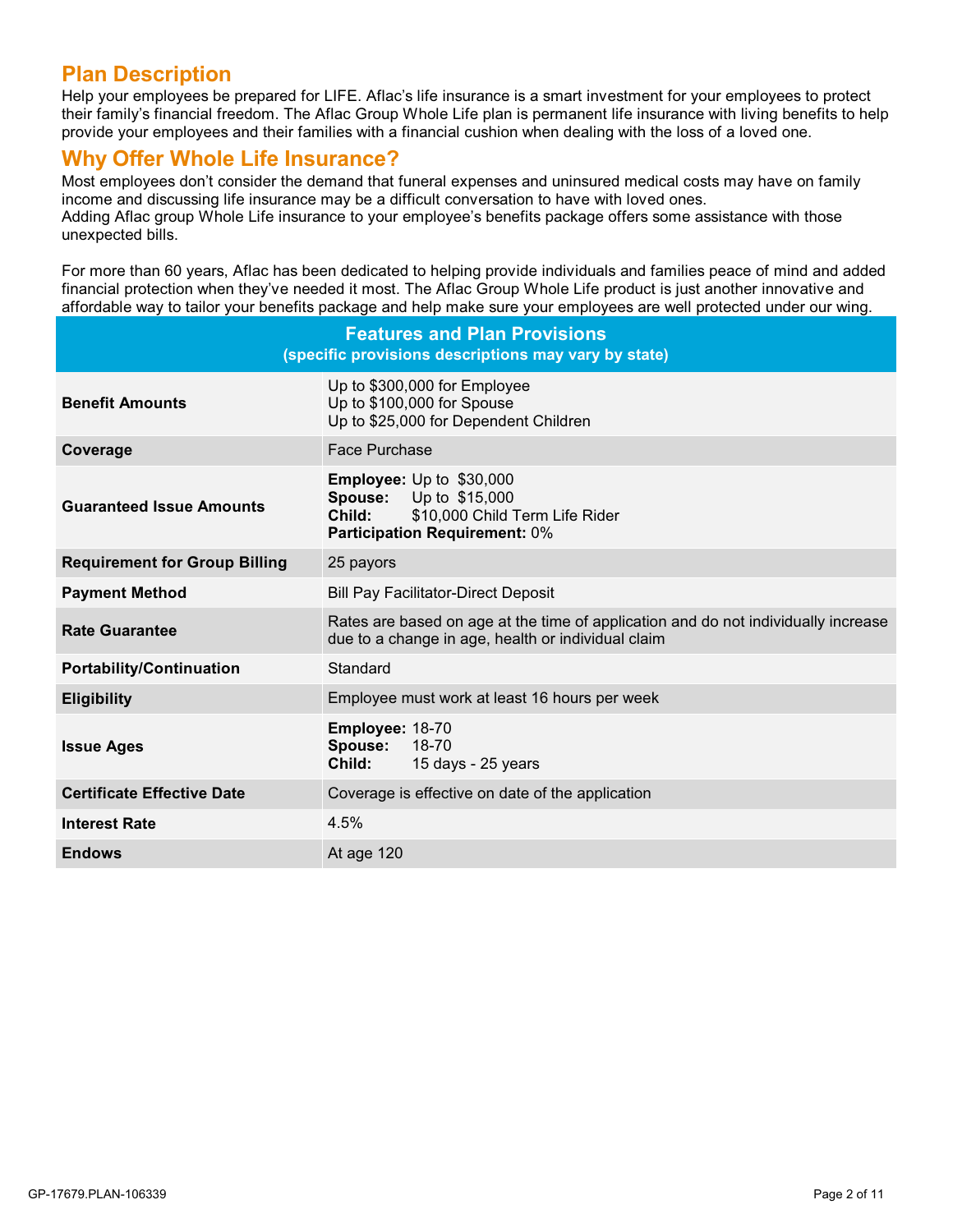# **Plan Benefits**

*(Descriptions of specific benefits may vary by state)*

#### **Benefits and Proceeds**

#### Proceeds are defined as:

- The total of the benefits payable upon the insured's death and will be the sum of-
- The amount of insurance in force;
- Any insurance on the life of the insured provided by benefit riders;
- Any premium paid that applies to a period of time beyond the certificate month in which the insured dies, less any certificate loan and loan interest; and
- Any unpaid premium, except the first premium, that applies to a period before and including the certificate month in which the insured dies.

Any amount payable upon the insured's death or any other termination of the certificate will be paid in one sum unless otherwise agreed to. We will pay the proceeds to the beneficiary in one sum. The primary beneficiary is the first person to whom benefits are payable.

The proceeds can be left with us to earn interest. The withdrawal rights, the length of time we will hold the proceeds, and any future change of option are subject to our approval. Interest is guaranteed to be at least 2.0% peryear compounded annually.

To the extent permitted by law, proceeds will not be subject to any claims of a beneficiary's creditors.

## **Waiver of Premium Rider**

This benefit waives the entire premium amount for employee coverage after the insured has been totally disabled due to bodily injury or disease for four consecutive months and continues throughout the duration of the disability. Any recurrence of a prior disability will be covered, provided the prior disability continued for at least six consecutive months, within 30 days of the recovery, and is due to the same or related causes. Premium will also be waived after loss of sight or limbs even though the insured may be able to engage in an occupation. Only employees, ages 18–55, are eligible to be issued this benefit, which terminates at age 60.

## **Accidental Death Benefit Rider**

This benefit provides an additional benefit equal to the insured's face amount if the insured dies within 90 days (0 days for groups sitused in PA, 180 days for groups sitused in OR and 365 days for groups sitused in UT) of direct accidental bodily injuries. The maximum coverage available under this rider is \$300,000. Employees and spouses, ages 18-60, are issued this benefit.

#### **Accelerated Benefit Rider**

The Accelerated Benefit is payable when the insured is diagnosed with one or more Qualifying Events:

We will pay a lump sum benefit of up to one-half of the death benefit. The owner may choose the amount of the Accelerated Benefit, subject to the following limitations:

• The maximum Accelerated Benefit is 50% of the eligible Death Benefit.

The sum of the Accelerated Benefit under all certificates and riders issued by us on the life of the insured may not exceed \$225,000.

• The minimum Accelerated Benefit is \$5,000.

The owner may choose to take the Accelerated Benefit as a lump sum or as a monthly benefit.

Upon payment of the lump sum benefit, all rights under this Rider will end and the Rider will terminate.

• The monthly benefit will be equal to 4% of the Whole Life Amount of Insurance, up to the maximum for this benefit. While the Rider is in force, the monthly benefit is payable for each month the Insured satisfies the criteria for a Qualifying Event. Proof of a Qualifying Event must be provided.

Employees and spouses are issued this benefit.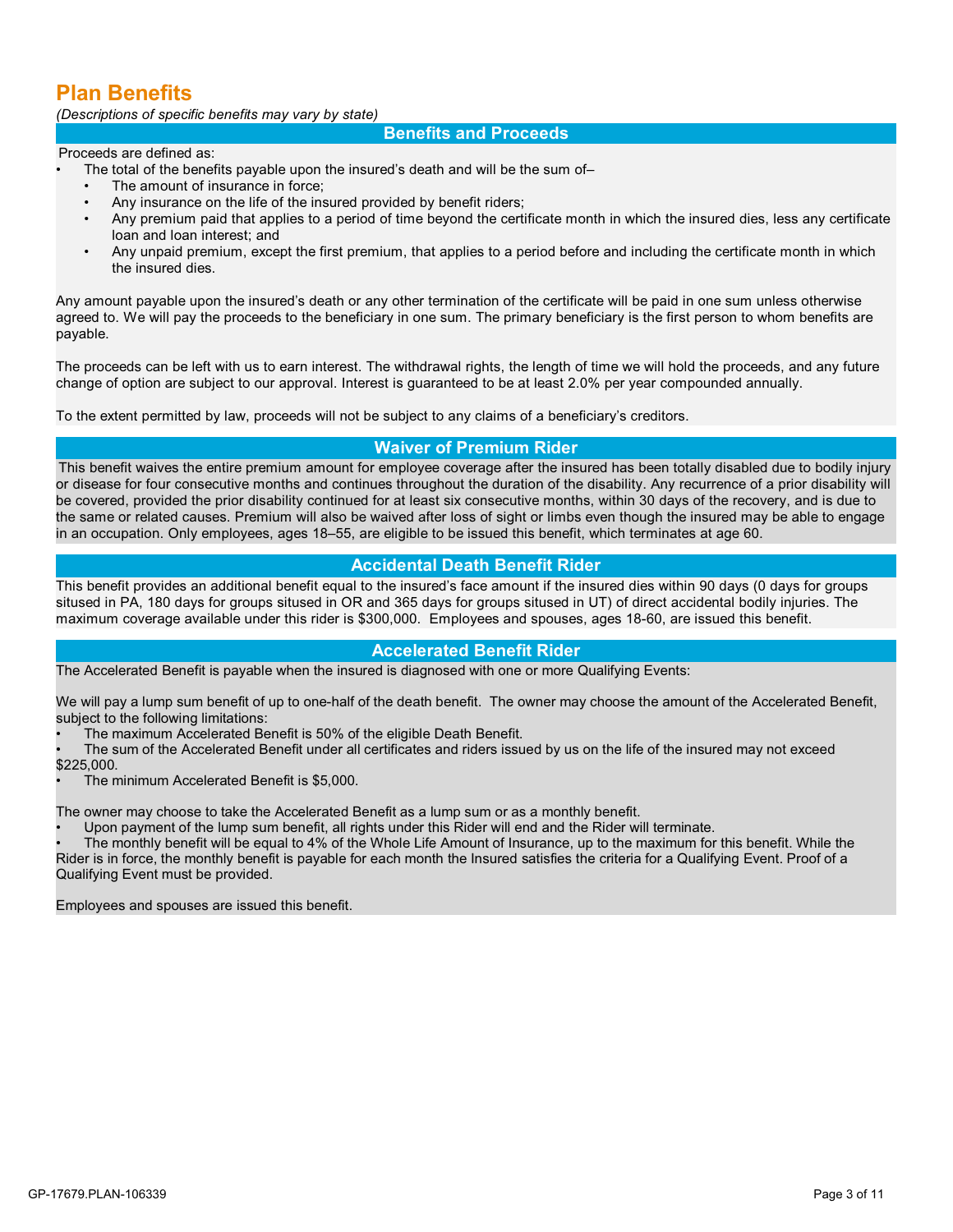#### **Child Term Insurance Rider**

The rider provides a \$10,000 benefit upon receipt of due proof death of the insured child while the rider is in force; and

- Before the expiration date; and
- Before the rider anniversary following the insured child's 26th birthday.

The insurance on any insured child may be converted to a whole life individual policy without evidence of insurability; however, the amount of the new policy will not exceed \$50,000.

Conversion will be:

- On the rider anniversary following the insured child's 26th birthday; or
- On the expiration date; or, if earlier
- On the death of the primary insured under the certificate.

The premium for the new policy will be the rate then in effect for the plan chosen for the then-attained age of the insured child and for the same premium class as the rider.

The amount of the new policy must be at least the minimum for the plan elected. The policy date will be the date of the application accompanied by the required premium, or the conversion date iflater. Written request for conversion and payment of the required premium must be made within 31 days of the date of conversion and during the lifetime of the insured child.

#### **Cash Value**

This plan provides a cash value. The cash value of this plan, if it is under a surrender value option, will be furnished on request. The benefit of the cash value may be obtained by certificate loan or by use of a surrender value option.

The amount of loan value available will be the cash value of this plan plus the cash value of any attached rider as of the next anniversary or the next premium due date, whichever is earlier; less:

- Any due and unpaid premium;
- Any existing certificate loan; and
- Any loan interest to the next anniversary.

Any due and unpaid deducted premium will be added to the certificate loan and will be subject to loan interest.

A certificate loan may be repaid while the plan is in force prior to the death of the insured. A partial repayment may not be less than \$25. If this plan is in force under surrender value option, the amount of loan, which was deducted, may be repaid only if the certificate is reinstated.

#### **Loans and Repayment**

The owner may obtain a certificate loan. The certificate assigned to us is the only incidental security needed. We may postpone making a certificate loan for not more than six months from the date the application for the loan is received. Certificate loans used to pay premium on this plan may not be postponed.

A certificate loan may be repaid at any time during the insured's lifetime. If not repaid, the loan will be deducted as a single sum from any settlement or refund. If the loan equals or exceeds the cash value, the certificate will terminate 31 days after notice of termination has been mailed to the insured and to the assignee of record. A certificate loan outstanding when a surrender values option becomes operative will be deducted from the cash value. Such a loan may not be repaid or reinstated after that except as stated in the Reinstatement section of the certificate.

## **Interest on Certificate Loans**

When a loan is made, interest is deducted in advance to the end of the certificate year and is again due in advance on each certificate anniversary. If interest is not paid, it will be added to the principal and bear interest at the same rate. The interest rate is 7.4% in advance per year.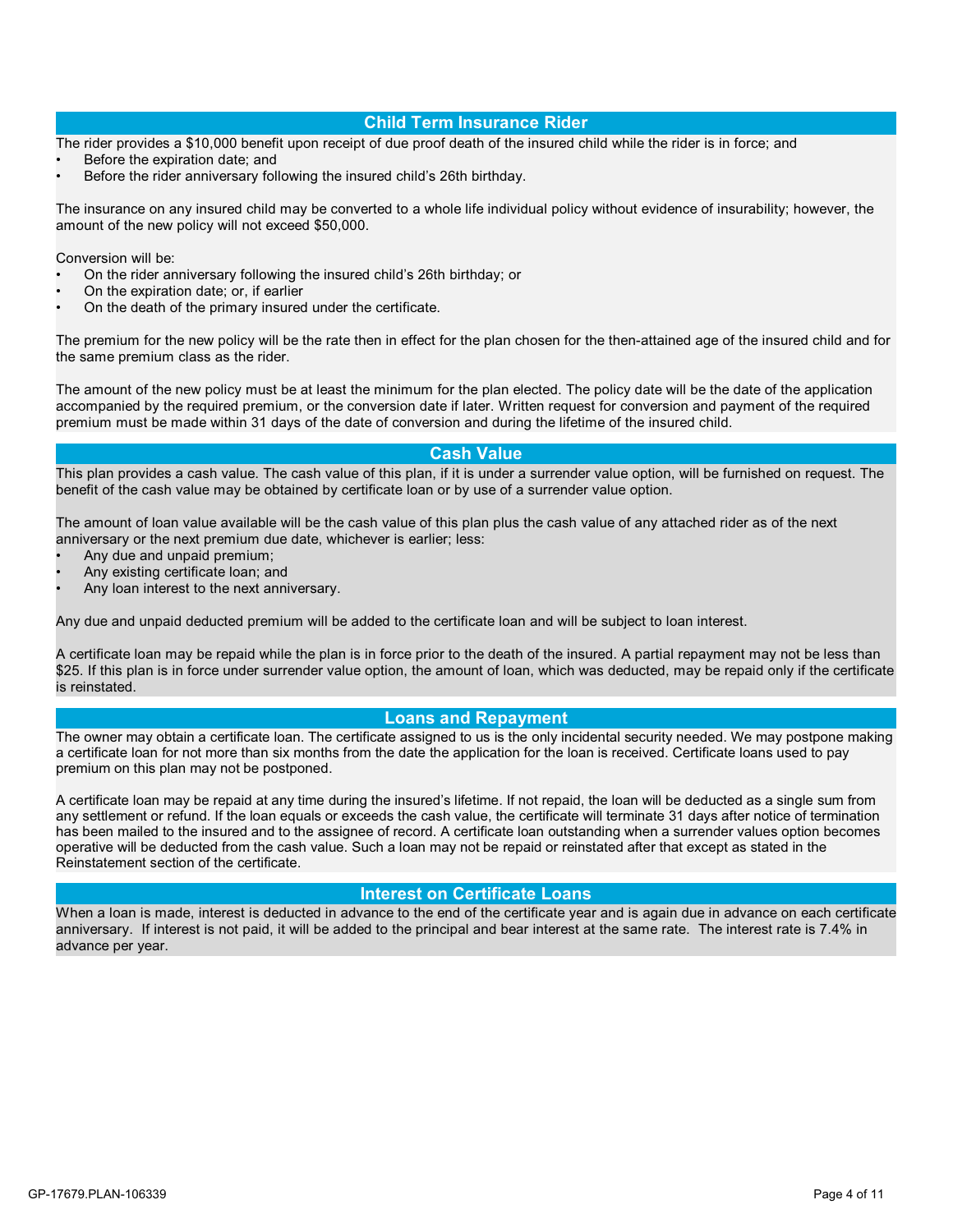## **Guaranteed Surrender Value Options**

#### **Elections of Surrender Value Options**

Not later than 60 days after the due date of the first unpaid premium and while the insured is living, the owner of the certificate may elect any of the surrender value options available: Cash Value, Paid-Up Insurance, and Extended Term Insurance.

The surrender value will be:

- The cash value on the premium due date; less:
- Any certificate loan and loan interest.

#### **Surrender Value Options**

#### *Paid in Cash*

The owner may surrender the certificate for its surrender value. The insurance is then terminated and the surrender value will be paid in one sum to the owner.

Surrender will be effective on the date we received both original certificate and written request in a form acceptable to us. We may postpone payment for not more than six months from the date of surrender. If payment is deferred, any required interest will be paid as specified by state law.

#### *Paid-Up Insurance*

The certificate may be continued in force as Paid-Up Insurance. The amount of Paid-Up Insurance will be computed as a net single premium as of the due date of the first unpaid premium at the current age of the insured.

#### *Extended Term Insurance*

The Certificate may be continued in force as term insurance with no further premiums payable. The amount of Extended Term Insurance will be:

- The amount of insurance; less:
- Any certificate loan and loan interest.

The length of time the Extended Term Insurance continues will be computed as a net single premium as of the due date of the first unpaid premium at the then current age of the insured.

#### *Surrender of Paid-up or Extended Term Insurance*

The owner may surrender Paid-Up or Extended Term Insurance at any time for the current surrender value.

If the Paid-Up or Extended Term is surrendered within 31 days after the certificate anniversary, the cash value used in determining the surrender value will not be less than the cash value on that anniversary.

#### *Riders*

When a surrender value option becomes effective, all riders attached to the certificate will terminate unless otherwise provided in the rider.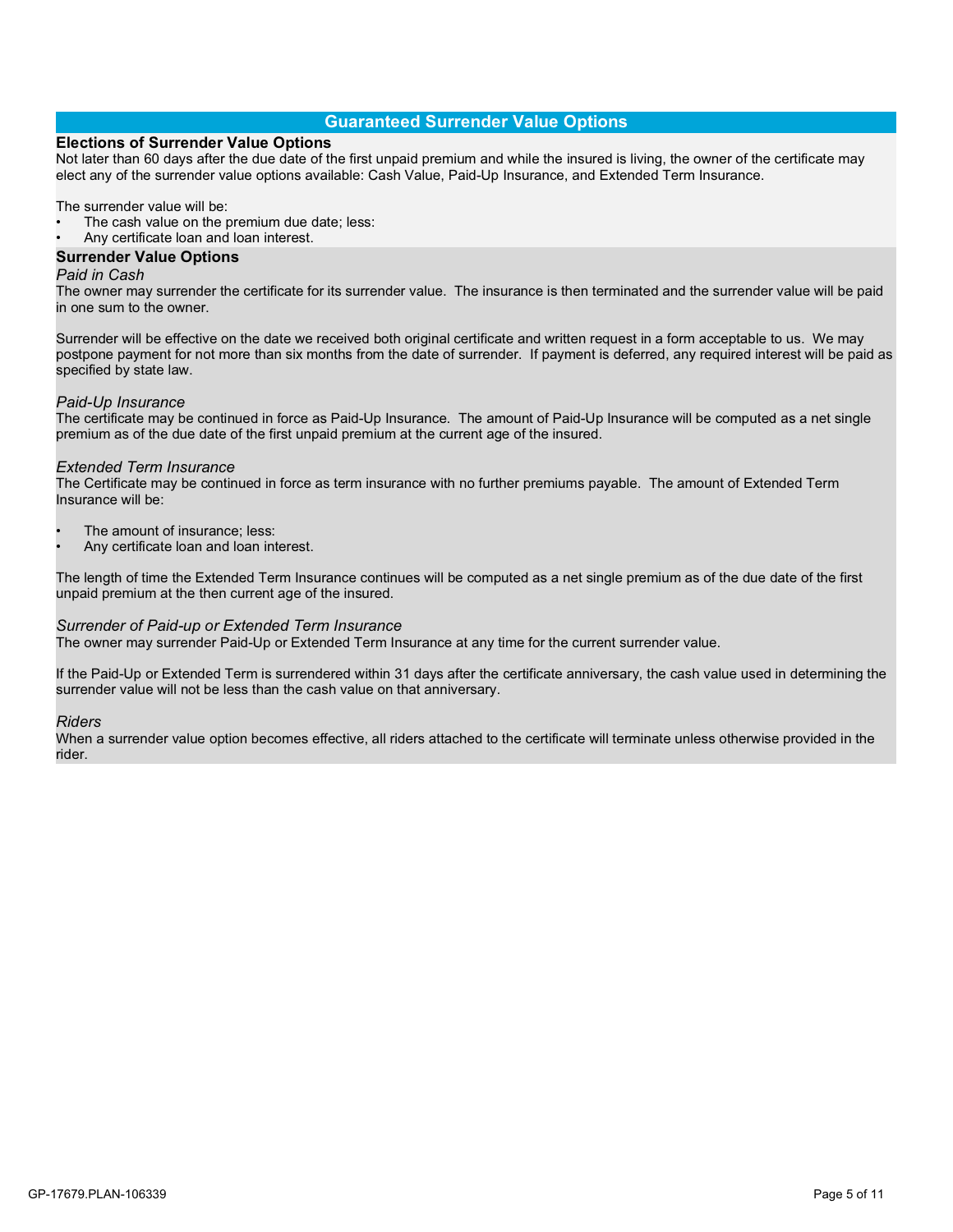# **Premium Rates**

| <b>Employee Face Purchase Amounts Monthly Premiums</b> |                  |          |          |          |          |           |           |           |
|--------------------------------------------------------|------------------|----------|----------|----------|----------|-----------|-----------|-----------|
|                                                        | <b>Issue Age</b> | \$20,000 | \$40,000 | \$50,000 | \$75,000 | \$100,000 | \$200,000 | \$300,000 |
|                                                        | 25               | \$17.23  | \$31.47  | \$38.58  | \$56.38  | \$74.17   | \$145.33  | \$216.50  |
| Non-Tobacco                                            | 35               | \$23.30  | \$43.60  | \$53.75  | \$79.12  | \$104.50  | \$206.00  | \$307.50  |
|                                                        | 45               | \$39.44  | \$75.86  | \$94.09  | \$139.62 | \$185.16  | \$367.34  | \$549.50  |
|                                                        | 55               | \$76.13  | \$149.27 | \$185.83 | \$277.26 | \$368.67  | \$734.33  | \$1100.00 |
|                                                        | <b>Issue Age</b> | \$20,000 | \$40,000 | \$50,000 | \$75,000 | \$100,000 | \$200,000 | \$300,000 |
| <b>Tobacco</b>                                         | 25               | \$24.28  | \$45.57  | \$56.21  | \$82.82  | \$109.42  | \$215.83  | \$322.25  |
|                                                        | 35               | \$35.08  | \$67.17  | \$83.21  | \$123.32 | \$163.42  | \$323.83  | \$484.25  |
|                                                        | 45               | \$59.20  | \$115.40 | \$143.50 | \$213.75 | \$284.00  | \$565.00  | \$846.00  |
|                                                        | 55               | \$105.17 | \$207.33 | \$258.42 | \$386.13 | \$513.83  | \$1024.67 | \$1535.50 |

# **Spouse Face Purchase Amounts Monthly Premiums**

|                    | <b>Issue Age</b> | \$5,000 | \$10,000 | \$20,000 | \$25,000 | \$40,000 | \$50,000 | \$100,000 |
|--------------------|------------------|---------|----------|----------|----------|----------|----------|-----------|
| <b>Non-Tobacco</b> | 25               | \$6.56  | \$10.12  | \$17.23  | \$20.79  | \$31.47  | \$38.58  | \$74.17   |
|                    | 35               | \$8.07  | \$13.15  | \$23.30  | \$28.38  | \$43.60  | \$53.75  | \$104.50  |
|                    | 45               | \$12.11 | \$21.21  | \$39.44  | \$48.54  | \$75.86  | \$94.09  | \$185.16  |
|                    | 55               | \$21.29 | \$39.57  | \$76.13  | \$94.42  | \$149.27 | \$185.83 | \$368.67  |
|                    | <b>Issue Age</b> | \$5,000 | \$10,000 | \$20,000 | \$25,000 | \$40,000 | \$50,000 | \$100,000 |
| <b>Tobacco</b>     | 25               | \$8.32  | \$13.65  | \$24.28  | \$29.60  | \$45.57  | \$56.21  | \$109.42  |
|                    | 35               | \$11.02 | \$19.05  | \$35.08  | \$43.10  | \$67.17  | \$83.21  | \$163.42  |
|                    | 45               | \$17.05 | \$31.10  | \$59.20  | \$73.25  | \$115.40 | \$143.50 | \$284.00  |
|                    | 55               | \$28.55 | \$54.08  | \$105.17 | \$130.71 | \$207.33 | \$258.42 | \$513.83  |

The premium and product availability indicated in this proposal are subject to change as a result of final underwriting.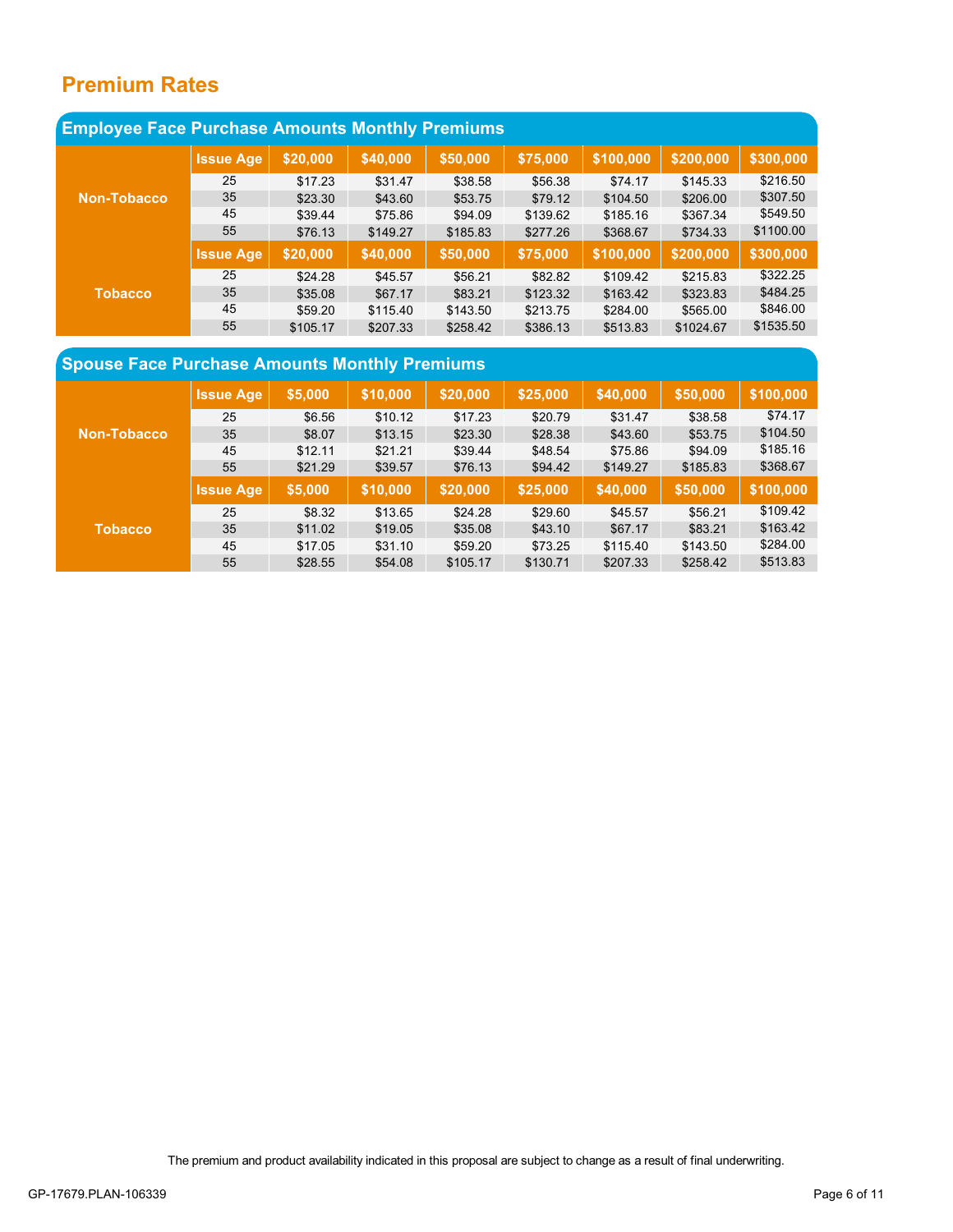# **Dependent Child Premium Rates**

| Dependent Children/Grandchildren Individual Certificate<br><b>Face Purchase</b> |          |          |  |  |  |  |
|---------------------------------------------------------------------------------|----------|----------|--|--|--|--|
| <b>Issue Age</b>                                                                | \$10,000 | \$25,000 |  |  |  |  |
| 0                                                                               | \$9.72   | \$19.79  |  |  |  |  |
| 5                                                                               | \$9.83   | \$20.06  |  |  |  |  |
| 10                                                                              | \$9.93   | \$20.33  |  |  |  |  |
| 15                                                                              | \$10.04  | \$20.60  |  |  |  |  |
| 20                                                                              | \$10.93  | \$22.81  |  |  |  |  |

## **Dependent Children Term Rider**

• \$10,000 Blanket coverage

• Ages 15 days - 26 years

• \$5.98 per pay period

No child can be covered for more than \$25,000 through a combination of separate certificate and child term rider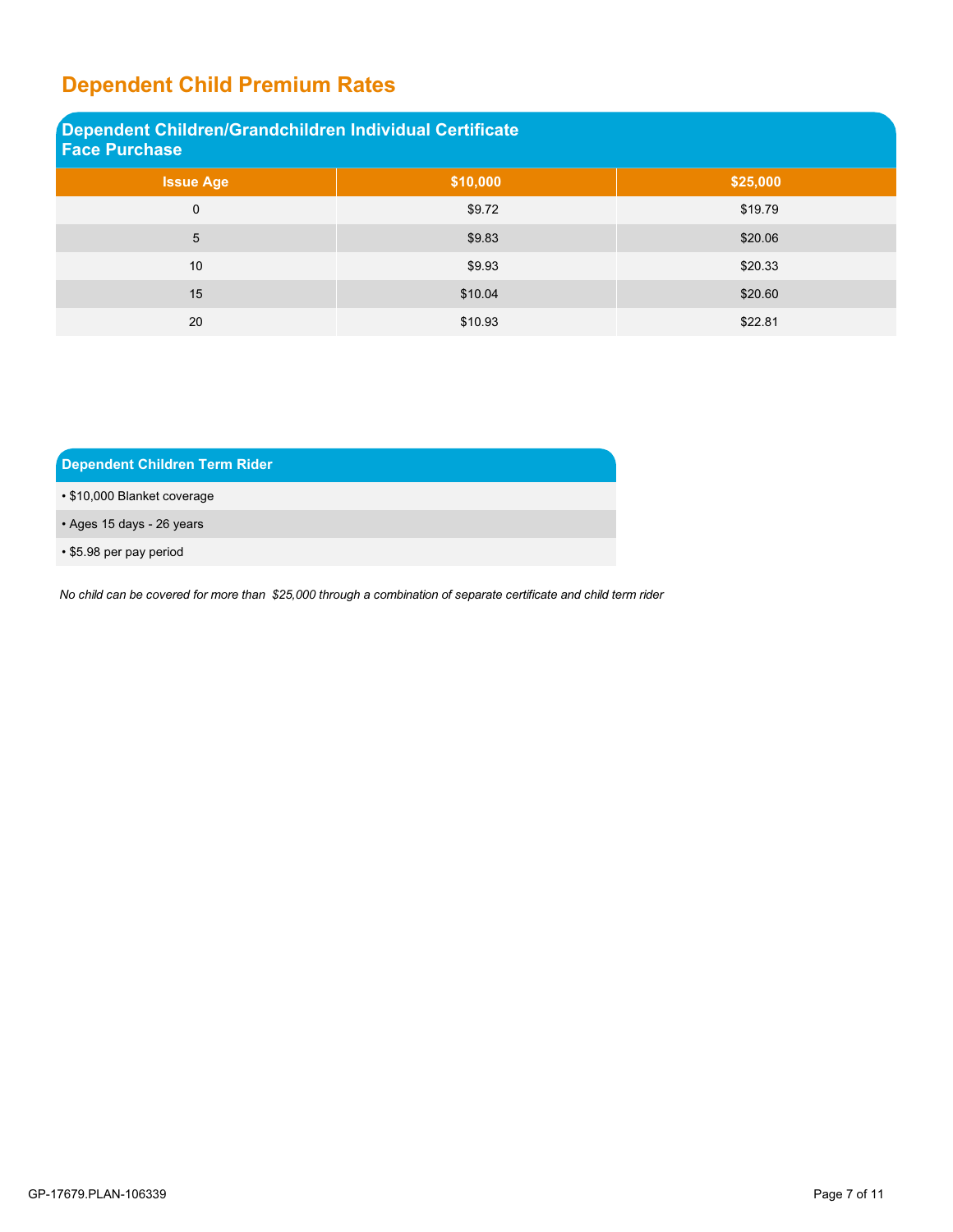# **Potential Policy Values**

|                    | <b>Issue Age</b> | <b>Insurance Amount</b> | <b>Cash Value at 65</b> |
|--------------------|------------------|-------------------------|-------------------------|
| <b>Non-Tobacco</b> | 35               | \$20,000                | \$6231.40               |
|                    | 45               | \$20,000                | \$5087.00               |
|                    | 55               | \$20,000                | \$3024.20               |
|                    | 35               | \$20,000                | \$7755.20               |
| <b>Tobacco</b>     | 45               | \$20,000                | \$6295.80               |
|                    | 55               | \$20,000                | \$3662.40               |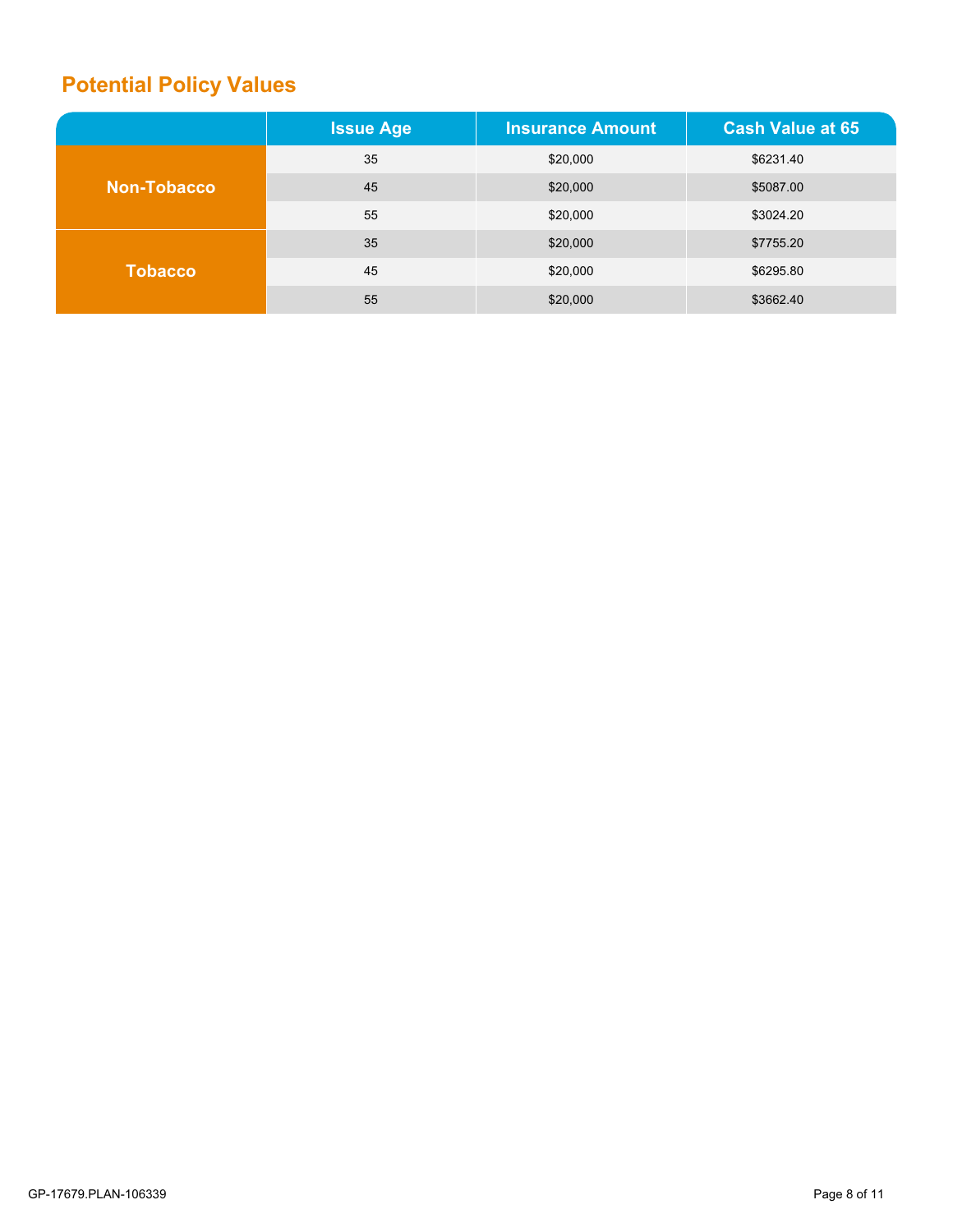# **LIMITATIONS AND EXCLUSIONS**

## **WHOLE LIFE EXCLUSIONS**

If an insured takes his own life within two years (in North Dakota, one year) from the date of issue of his certificate, our liability will be limited to all premiums paid, without interest, less any certificate loan and loan interest.

Groups Sitused in New Jersey: If an insured takes his own life within two years from the date of issue of his certificate or the certificate effective date, whichever is earlier, our will be limited to all premiums paid, without interest, less any certificate loan and loan interest.

For Groups sitused in Washington: This exclusion is not applicable.

## **ACCELERATED BENEFIT RIDER EXCLUSIONS**

We will not pay the Accelerated Benefit until we receive proof of the insured's qualifying event and the following conditions are met..

- **•** We have received the owner's written request for an Accelerated Benefit;
- **•** We have received written consent from all irrevocable beneficiaries waiving their rights to any death benefit required to pay off the lien at the time of death. At our discretion (for groups other than those sitused in New Jersey), we may require written consent from a spouse of the insured, or other beneficiaries, or any other person whom we believe to have a potential interest in the proceeds of the certificate; and
- **•** We have received an assignment form making us the assignee of the certificate for the amount of the lien.

The rider is not intended to provide health, nursing, home or long term care insurance. Benefit payments may affect the insured's eligibility to receive Medicaid and other government benefits or entitlements.

Receipt of accelerated benefits may be taxable. The insured should consult with his personal tax advisor. This benefit is subject to an administrative expense charge not to exceed \$250 (\$100 for groups sitused in Florida, \$150 for groups sitused in Texas, and not applicable for groups sitused in Montana).

We will not pay the Accelerated Benefit:

- **•** If either the owner or the insured is required by a government agency to use the Accelerated Benefit in order to apply for, obtain, or otherwise keep a government benefit or entitlement;
	- **•** Groups sitused in Connecticut: This exclusion is not applicable
- **•** If either the owner or the insured is required by law to use the Accelerated Benefit to meet the claims of creditors, whether in bankruptcy or otherwise;
	- **•** Groups sitused in Connecticut: This exclusion is not applicable
- **•** If the qualifying event results from intentionally self-inflicted injuries;
	- **•** Groups sitused in Connecticut and New Jersey: This exclusion is not applicable
- If the certificate is in force as either extended term insurance or reduced paid-up insurance;
- **•** If the certificate is legally or equitably assigned, except to us as security for the lien;
	- **•** For Groups sitused in Maryland: Without written consent from the assignee if the Certificate is legally or equitably assigned, except to the Company as security for the lien;
- **•** If any part of the Death Benefit under the certificate is contestable;
- **•** If the certificate is not in force or the Death Benefit under the certificate is not payable for any reason.
- **•** If the amount of the Accelerated Benefit, plus the amount of all Accelerated Benefits on the insured from all certificates issued by us, exceeds \$250,000;
	- **•** Groups sitused in New Jersey: This exclusion is not applicable
- **or**
- **•** If there has already been an Accelerated Benefit paid on the certificate.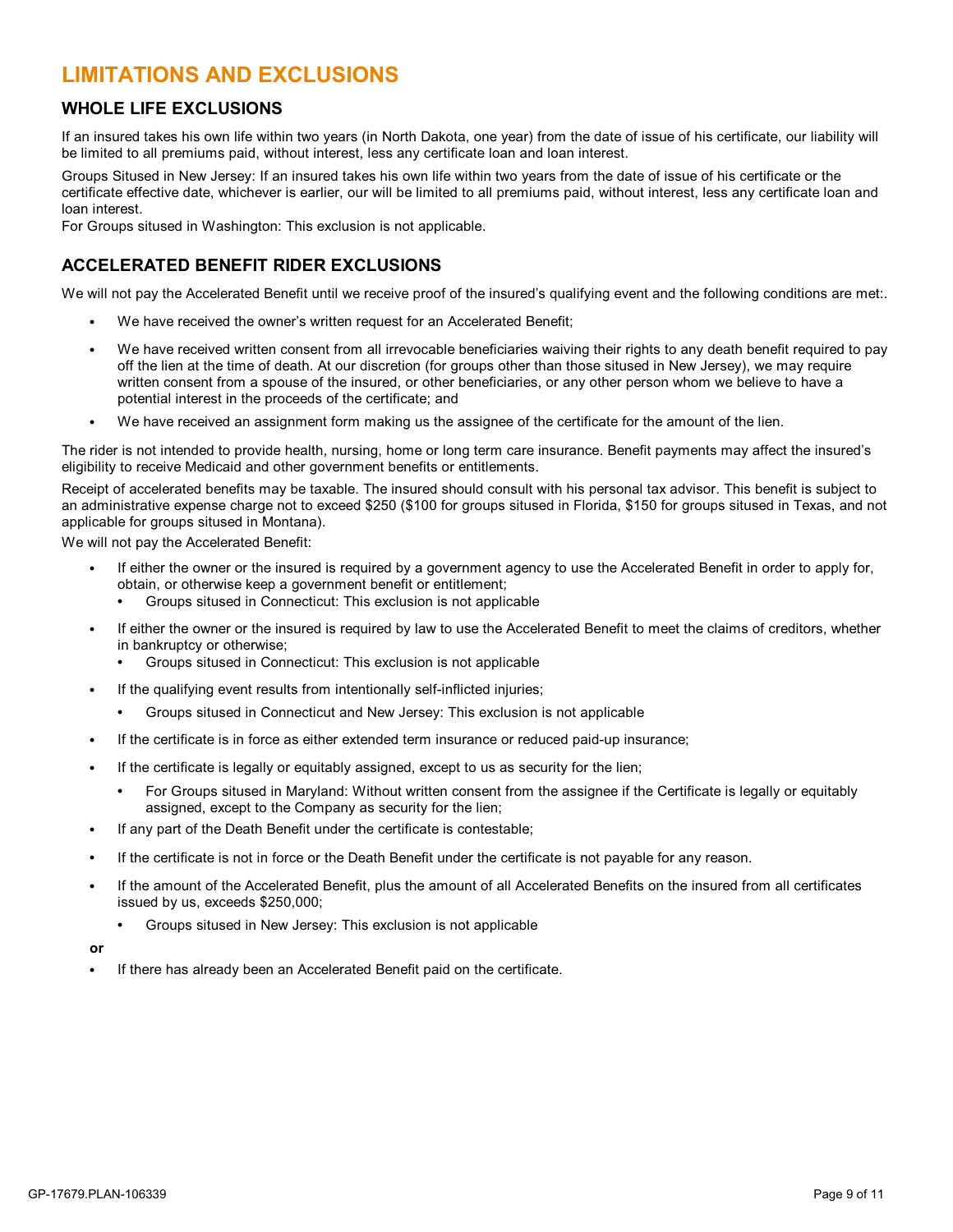## **ACCIDENTAL DEATH RIDER EXCLUSIONS**

The Accidental Death Benefit provided will not be payable if the insured's death results from any of the following causes:

- **•** War, or an act of war (including any armed aggression resisted by the armed forces of any country or combination of countries), whether such war is declared or undeclared;
	- **•** Groups sitused in North Carolina and Florida: War does not include acts of terrorism
	- **•** Groups sitused in Oklahoma: War or acts of war, declared or undeclared, when serving in the military or an auxiliary unit thereto;
- **•** Suicide;
	- **•** Groups sitused in South Dakota: Suicide within two years from the date of issue and suicide while sane;
- **•** Any bodily or mental infirmity (groups sitused in South Dakota, bodily infirmity only) or disease, except a bacterial infection occurring with or through an accidental injury;
- **•** Committing or attempting to commit an assault or felony;
- **•** The voluntary taking of any drug, medication, or sedative unless as prescribed by a physician; or any poison (except for food poisoning), including carbon monoxide;
	- **•** Groups sitused in Connecticut, Montana, and South Dakota: this exclusion is not applicable
	- **•** Groups sitused in Washington D.C.: The voluntary use of illegal drugs; the intentional taking of over the counter medication not in accordance with recommended dosage and warning instructions; or the intentional misuse of prescription drugs;
	- **•** Groups sitused in Illinois: The voluntary taking of any drug, medication, or sedative unless as prescribed by a physician or due to purely accidental circumstances; or any poison (except for food poisoning), including carbon monoxide;
- **•** Operating, riding in, or descending from any kind of aircraft, or subsequent drowning, if the insured is a pilot, officer, or member of the crew, is in an aircraft which is being flown for the purpose of descent from such aircraft while in flight, is giving or receiving any kind of training or instructions; or has any duties aboard such aircraft.
	- **•** Groups sitused in New Hampshire: Operating, riding in, or descending from any kind of aircraft, or subsequent drowning from acrash over a body of water, if the insured is a pilot, officer, or member of the crew; or is in an aircraft which is being flown for the purpose of descent from such aircraft while in flight; or is giving or receiving any kind of training or instructions; or has any duties aboard such aircraft.
	- **•** Groups sitused in Texas: Operating, riding in, or subsequent drowning from, any kind of aircraft, if the insured is a pilot, officer, or member of the crew; or is giving or receiving any kind of training or instructions; or has any duties aboard such aircraft.
- **•** Groups Sitused in Texas: Skydiving

## **WAIVER OF PREMIUM RIDER EXCLUSION**

No benefit will be provided by the rider if a total disability is caused by:

**•** An intentionally self-inflicted injury; or

**•** Results from an act of war (declared or undeclared) while the insured is in the military service of any country.

- Approval for Waiver of Premium requires:
	- **•** That the total disability be caused by bodily injury or by disease;
	- **•** That the total disability has continued for four consecutive months; and
	- **•** That the rider and certificate were in force when the total disability began.

## **CHILDREN'S TERM INSURANCE RIDER EXCLUSIONS**

The Children's Term Insurance Rider is part of the certificate and is subject to all certificate provisions that are not inconsistent with it. It is issued in consideration of the application for and the payment of premiums for this rider.